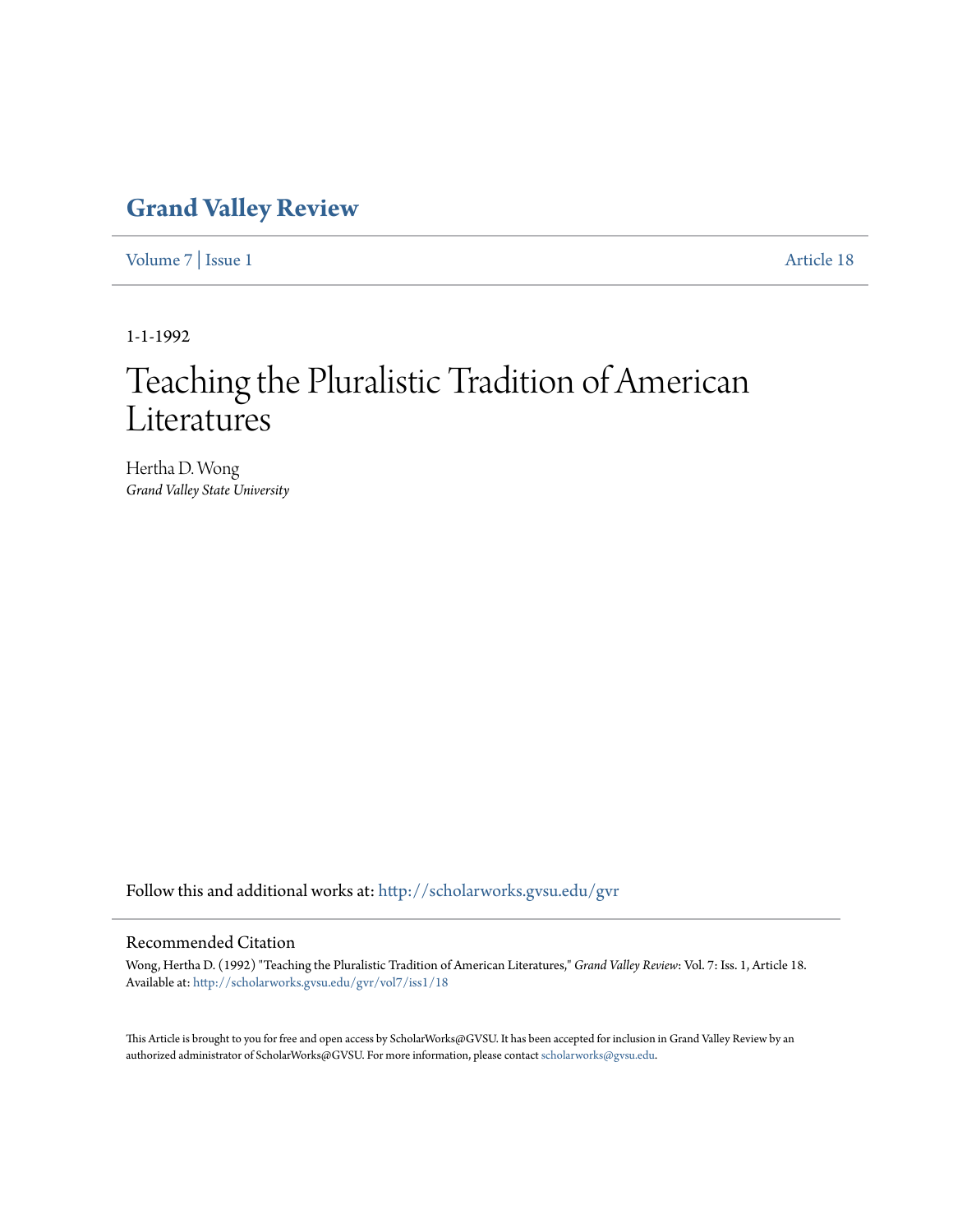# **Teaching the Pluralistic Tradition of American Literatures**

### **HERTIIA D. WONG**

By now we are tired of hearing about the Euro-centrism of the American literary canon. We are bored with constant discussion of how we should include more women and people of color in our courses. Many of us have been doing this for years, devising our courses to be more fully representative of the pluralistic tradition of American literature. As individuals we have wrestled and negotiated with colleagues, department chairs, deans, and even students about the curriculum. While I was completing my dissertation and for one year after it was completed, I taught at a small private liberal arts college in the Midwest, an institution known for its National Merit Scholars. Just before my arrival, the department chair warned me in a friendly way that I should not be disappointed if no one registered for my upper-division Native American Literature course since there were so few Indian students on campus. Like many well meaning academicians, he believed that any course in "ethnic" literature would appeal only to individuals from that background. You can imagine my delight when I arrived for class the first day to find interested students flowing out the doorways into the hall for what turned out to be the first course in American Indian literature ever taught there. At the same institution later that year, I overheard an English major complaining to his advisor that "there was nothing good to take next term." The advisor responded by pointing out an array of possibilities from the class schedule, noting particularly two courses in African American Literature. This model student's response was: "Oh, yuck!" After that profound exchange, the advisor walked to my office across the hall for consolation. I wondered aloud: If this students dismisses African American literature, with its solid critical corpus, as irrelevant, what would he say about Native American literature, which has just recently begun to be studied seriously as literature?

Yet as far as many of my colleagues were concerned, English literature was the allwise parent, canonical American literature was an unfortunate stepchild that must be tolerated, but ethnic American literature<> were illegitimate offspring at best. During one of my annual reviews at a state university in California, a colleague was to evaluate one of my classes. As we arranged schedules, I explained to him the title and content of the course: Major American Authors, in which we were studying the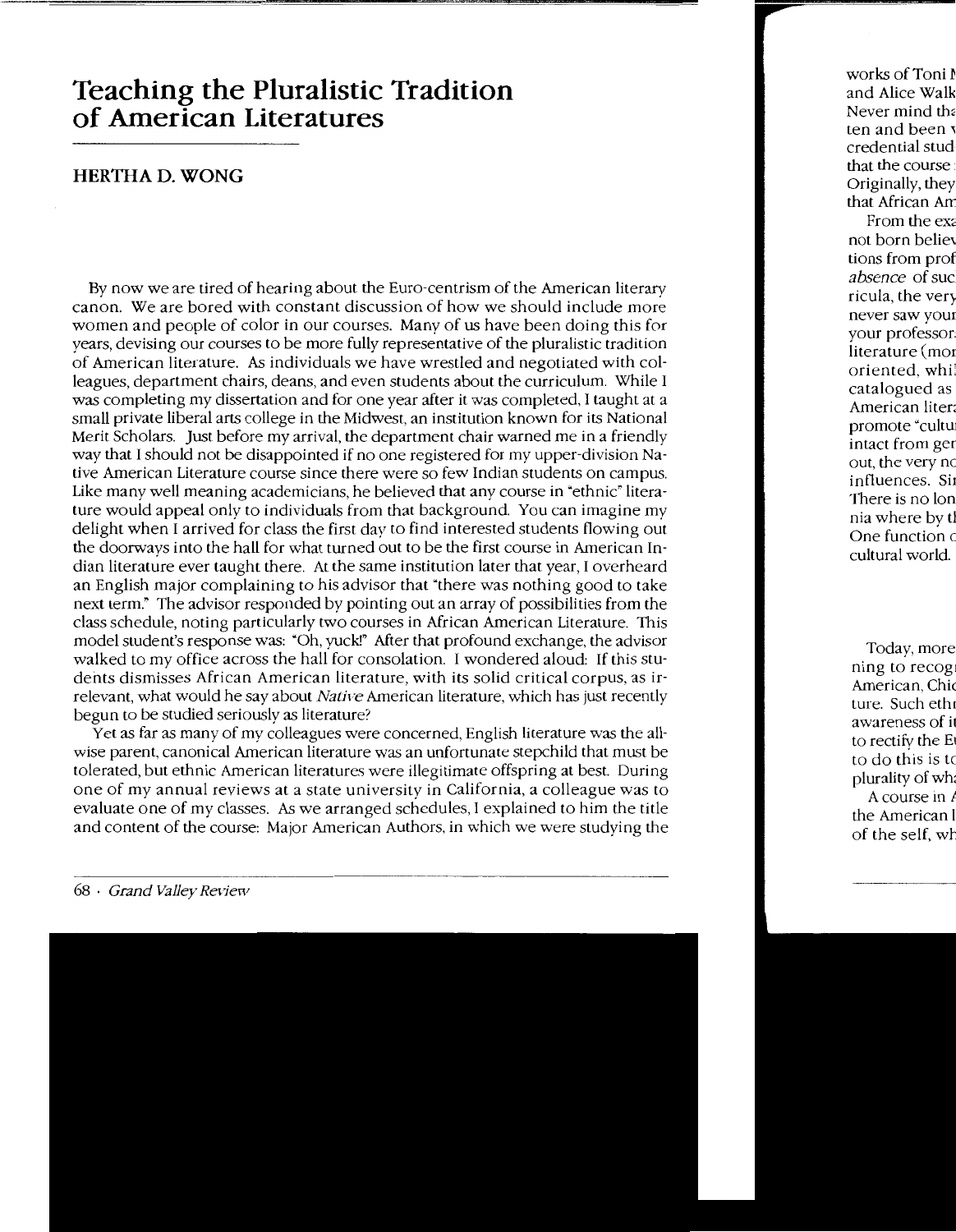works of Toni Morrison and Alice Walker. Major American Authors: Toni Morrison and Alice Walker. He turned to me and said, "Isn't that a contradiction in terms?" Never mind that both women received Pulitzer Prizes. that both women have written and been written about extensively. In that same class were two teaching credential students who never read the course description and were angry to find that the course in Major American Authors did not focus on Hemingway or Faulkner. Originally, they saw no "use" in studying black authors; they did not even understand that African American literature *is* part of American literature.

From the examples cited, it is clear that our students *learn* these opinions: they are not born believing that ethnic writers are inferior. Certainly, they absorb these notions from professors like my former colleague. but they also learn from the relative *absence* of such writers in the overall curriculum. Examine our catalogues. our curricula, the very structure of MLA. How would you feel if you were a student and never saw yourself in the literature you read in school, if you never saw yourself in your professors. if you were rendered invisible and silent? What we call American literature (more accurately the literature of the United States) has been Englishoriented. while Latino and African. Asian. and Native American authors are catalogued as "Other." Certainly implementing a more pluralistic approach to American literatures is threatened by those like E. D. Hirsch and Allan Bloom who promote "cultural literacy" as if it were a monolithic and static entity to be passed on intact from generation to generation. But as scholars like Paul Lauter have pointed out, the very notion of the canon is flexible, shaped by political, social, and historical influences. Similarly fluid are notions of ethnicity, Americaness. and literature. There is no longer such a thing as a homogeneous classroom. particularly in California where by the year 2000 we will have a majority of so-called "ethnic minorities." One function of education. then, is to prepare *all* students to participate in a multicultural world.

II

Today, more than 200 years after the beginning of the republic, we are just beginning to recognize the multitude of American voices-African American. Asian American, Chicano/Latino, and Native American-which compose American literature. Such ethnic plurality did not begin in the liberal 1960s, although perhaps our awareness of it did. Because U.S. citizens are not only white and Western. we need to rectify the Euro-centric/ Anglophilic approaches to American literature. One way to do this is to amplify the geographic, religious, political, cultural, and ethnic plurality of what has been called" the American experience."

A course in American autobiography is well suited to just such a re-examination of the American literary canon. Despite our post-modern skepticism about the reality of the self, whether or not "announcements of the death of the unified self are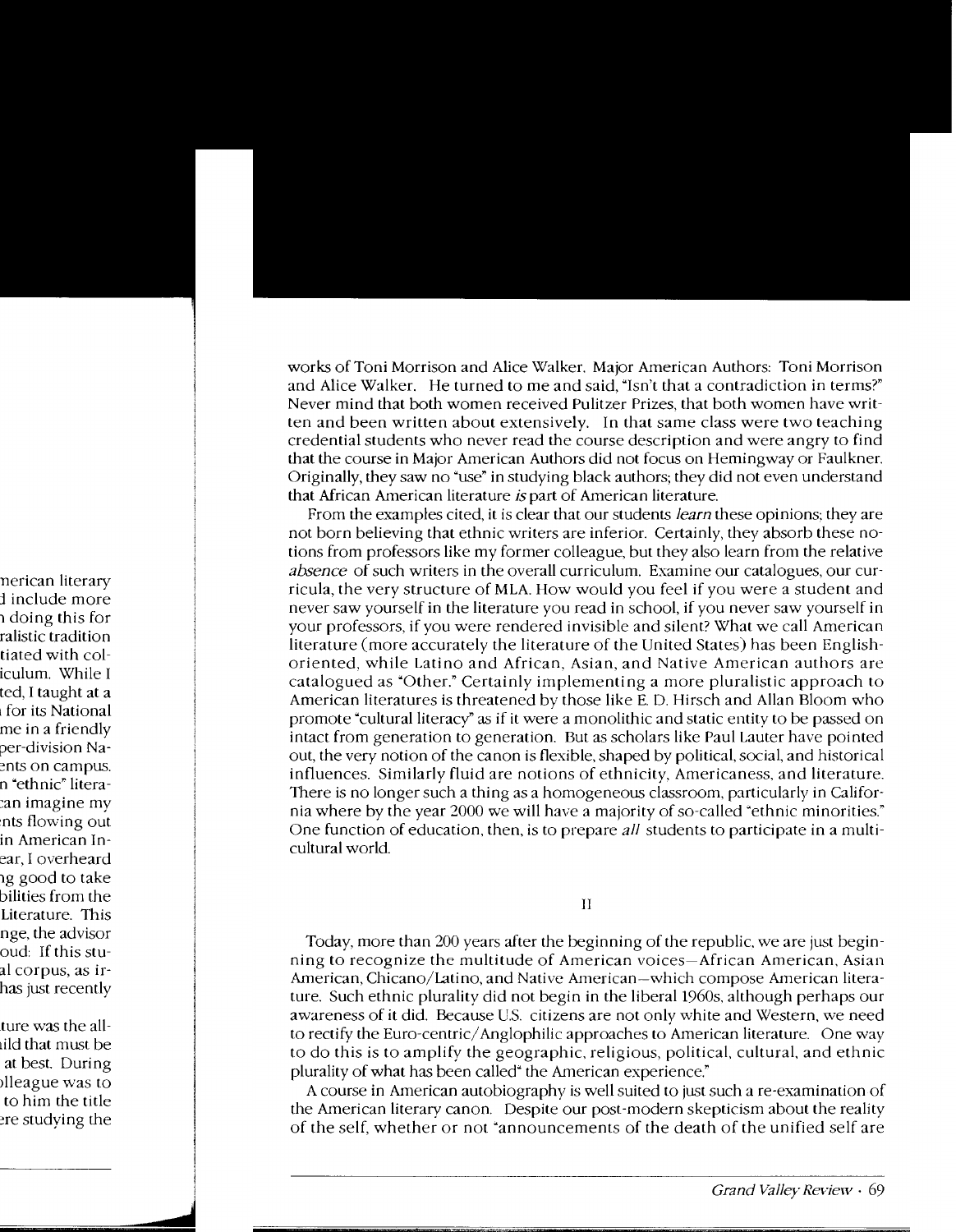premature" (Eakin), we stubbornly persist in believing in, speaking of, and writing about ourselves. Any notion of self is a linguistic, cultural, and historical construction as well as a personal one. To study autobiography one must examine its roots-self, life, and writing. How does one define oneself? How does one nurture a distinct "self" in the diversity of the United States? What events are important in one's life? What does an autobiographer emphasize, diminish? How does one write about oneself? Can autobiography be spoken rather than written? Looking at various modes of autobiography as attempts not only to write one's life, but to create and shape a self in language, can be a unifying strategy for examining the diversity of American literature, even from its beginnings.

By now it is nothing new to challenge the so-called "beginning" of American literature, though most literary handbooks insist that "American literature" is supposed to begin around 1608 with John Smith's account of the New World. Some scholars, like James D. Hart, the editor of The Oxford Companion to American literature, claim to deviate from "conventional standards," explaining that he "attempts to include not only the leading authors, books, and periodicals, but also those less distinguished writers and works whose qualities make them noteworthy as representative of their time" (Hart 861). Is it possible for ethnic minorities, those who did not write the "official history" of the country, to be "representative of their time"? Representative of whom and from whose perspective? Likewise, discussing American literature in terms of "the Puritan mind" makes sense only if we limit our focus to whites in the Northeast. Helpful as this myth is in creating an American identity and a unified literary tradition, it ignores Southern and Western literary works, non-English writing and oral traditions. Considering all of these may contribute to a more inclusive, multi-dimensional literary tradition, and, concurrently, acknowledge the transition from orality to literacy.

Eighty years before Captain John Smith arrived in Virginia, the Spanish explorer Alvar Núñez Cabeza de Vaca and his expedition arrived in what is now Florida, and "were the first Europeans to cross the North American continent from shore to shore" (Cabeza de Vaca n.p.). The account of his journey was published in 1542 as Relacion de Alvar Núñez Cabeza de Vaca. The expedition accounts of De Soto, Coronado, and others followed. American literature might begin with such explorer journals. Like those of later British authors, these travel narratives describe the continent's landscape, animals, and people in terms of wonder and conquest. They also provide historical background for an understanding of Chicano literature which arose from the long, intimate, and painful interaction of Spanish invaders and indigenous peoples. In addition, including expedition accounts acknowledges the western and southern regions of what is now the United States.

American literature may more accurately begin, though, with the pre-Columbian oral, artistic, and dramatic traditions of indigenous peoples. Even before Europeans arrived, diversity was a reality on the American continent. The mis-named "Indians" were never a homogeneous group. According to writer-anthropologist Michael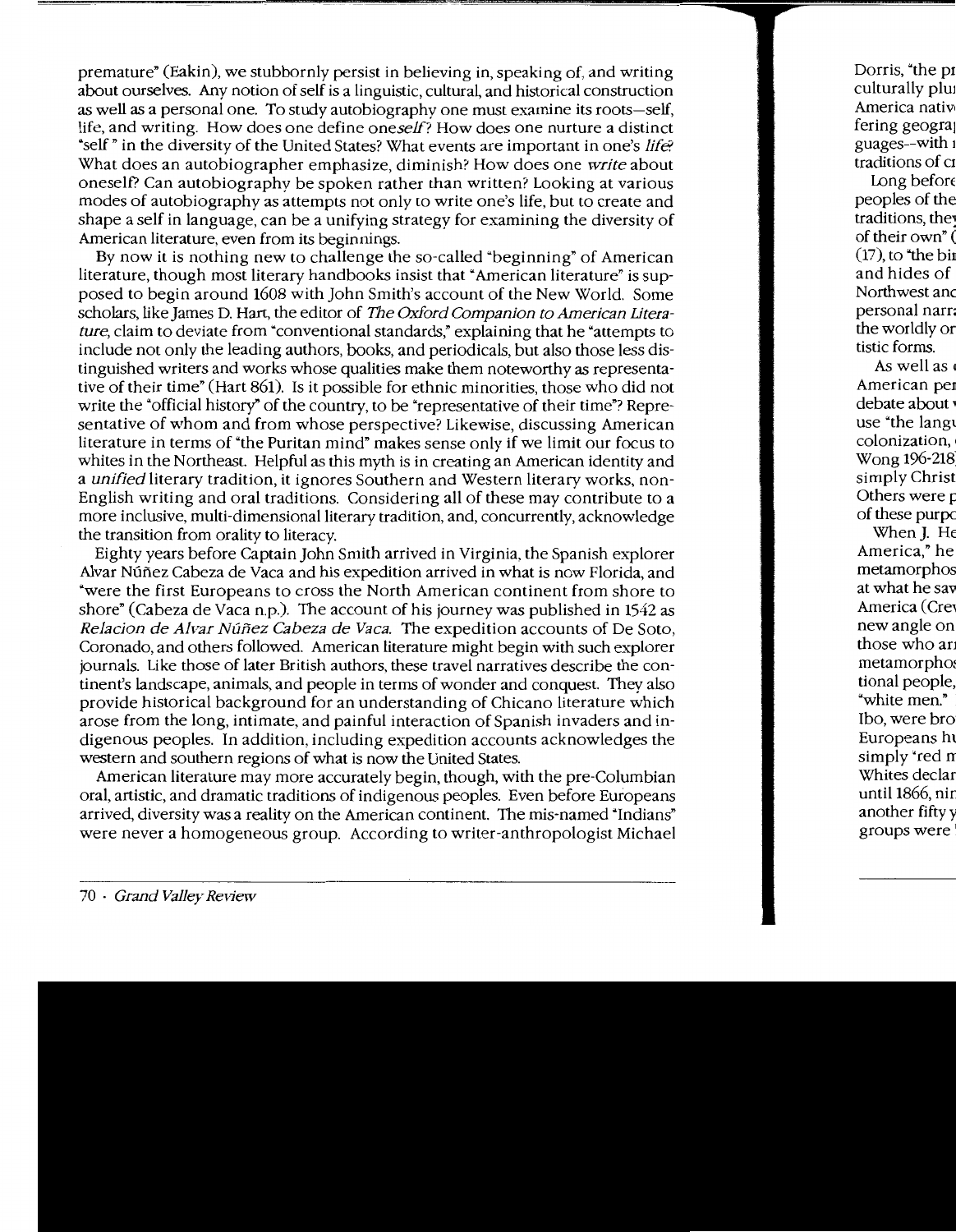Dorris, "the pre 1492 Western Hemisphere was among the most linguistically and culturally plural areas the world has ever known." Throughout North and South America native peoples comprised more than 300 distinct culture groups, from differing geographical regions, who spoke anywhere from 1000 to 2000 different languages-with many more dialects (Dorris 147). Each of these groups had pre-literate traditions of creative expression.

Long before Columbus stumbled onto this hemisphere five centuries ago, native peoples of the Americas had means of sharing their personal stories. As well as oral traditions, they had "a number of recording systems ... which have a literary legacy of their own" (Brotherston 15). From the "quipi [knotted cords] libraries" of the Inca (17), to "the birchbark scrolls of the Algonkin," to the pictographic paintings on rocks and hides of the Plains and Woodlands tribes, to the totemic carvings of the Northwest and the wampum belts of the Northeast, tribal peoples were sharing their personal narratives. One could "read" about the martial or spiritual achievements, the worldly or religious aspirations of one's community members in these varied artistic forms.

As well as oral and pictographic traditions, by the early 19th century Native American personal narratives were *written* in English. This leads to passionate debate about whether Native Americans, and by extension other oppressed groups, use "the language of the colonialists ... for their own purposes," that is to resist colonization, or whether "the resistance is often done in one's language" (Ortiz 10; Wong 196-218). Some of the earliest autobiographies written by native peoples were simply Christian conversion narratives couched in borrowed European forms. Others were political apologies or ethnographic explanations. Some combined all of these purposes.

When]. Hector St. John de Crevecoeur wrote, "There is room for everybody in America," he was, of course, referring to Europeans. He exulted at the "great metamorphosis" Europeans experienced upon arriving on this "new continent," and at what he saw as the process of diverse Europeans mixing into the "melting pot" of America (Crevecoeur 53, 56). African American theologian Charles Long presents a new angle on this when he describes how the New World did indeed transform all those who arrived, even those who were here originally. On one level, diversity metamorphosed into *seeming* unity. Seventeenth-century Europeans were a factional people, but British, French, and Spanish came to the New World and became "white men." Likewise, Africans, from tribes as diverse as the Yoruba, Malinke, and Ibo, were brought to the New World and became "black men." Upon the arrival of Europeans hundreds of distinct tribes-Mohawk, Lakota, Navajo, Hopi-became simply "red men." But on another level, these generic distinctions were divisive. Whites declared themselves Americans in 1776, but blacks did not gain citizenship until 1866, ninety years later. Indians were not granted American citizenship until another fifty years had passed, in 1924. Regardless of citizenship status, though, these groups were living and writing in one nation, attempting to define themselves in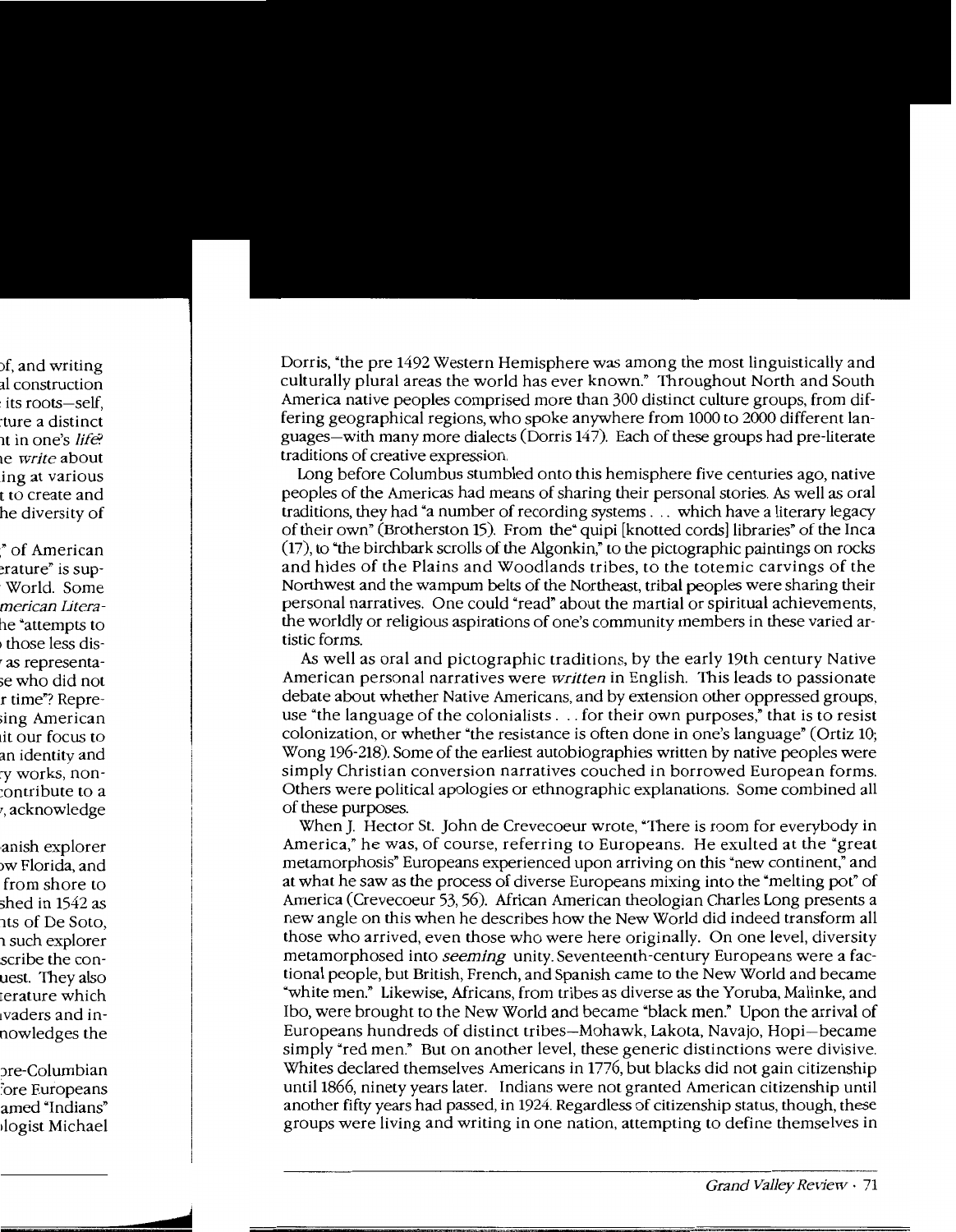writing (and speaking) in relation to one another.

Beginning a course in American Multi-Ethnic Autobiography with Crevecoeur's "What Is An American?" provides a touchstone for discussion and an 18th-century European perspective to challenge. Reading classic American autobiographies such as Franklin's Autobiography (1818), Thoreau's Walden (1854), and Whitman's Song of Myself(1855), introduces students to 18th and 19th-century canonical attitudes about what it means to be American, as well as to various modes of autobiography. Franklin's self-made man, rising to wealth and reputation with this nation, is presented in an anecdotal, chronological life history. Thoreau's self-reflective man, contemplating the depth and breadth of himself as reflected in the American landscape, is revealed in a long meditative essay. Whitman's self-adhesive man, absorbing the American people and language into himself, is glorified in a poem that shakes loose the shackles of conventional rhyme and meter. Each of these autobiographers assumes an identification with the nation and its seemingly unlimited possibilities for personal development. Each writer uses language imaginatively to create a linguistic identity and to educate readers about his psychological and/or physical life.

After glimpsing the expanded possibilities for the beginnings of American literature and becoming familiar with representative works of the traditional canon, students would read a sampling of non-canonical "ethnic autobiographies." In this brief discussion, I'll limit my focus to two sets of autobiographies which raise questions about the ambiguity of American identity for a non-European American. The first set includes autobiographies such as Black Hawk's Life of Ma-Ka-Tai-Me-She-Kia-Kiak (Life of Black Hawk)(l833) and Harriet Jacobs' (pseud., Linda Brent) Incidents in the Life of a Slave Girl (1861). These were both edited by whites, and thus accentuate the literary blend of Anglo authority and non-Anglo assimilation. Native American transitional autobiographies (transitional because a native "informant's" oral personal narrative was recorded in writing, and because this usually reflected a shift from a pre-contact way of life to reservation life) are referred to as "as-told-to" life histories, ethnographic autobiographies, or as "bi-cultural documents," since they were often solicited, translated, and edited by white ethnographers (Brumble 2-3). Similarly, abolitionists sought, recorded, and edited the personal experiences of exslaves. Such mediation of Native American and African American experiences through European American sensibilities poses some especially complex questions about American identity and authority. Who is defining whom and for what purposes?

Black Hawk, a Sauk warrior, is one of the earliest Native Americans to relate his autobiography, but like the many who follow him, he had editorial assistance. The autobiography "was dictated by Black Hawk, translated into English by the interpreter, and put into manuscript form by its editor" (Jackson 26). Thus Black Hawk's personal experience is thrice mediated. Once through his attempt to translate his experiences for a white audience; a second time by his French Canadian-Potawatami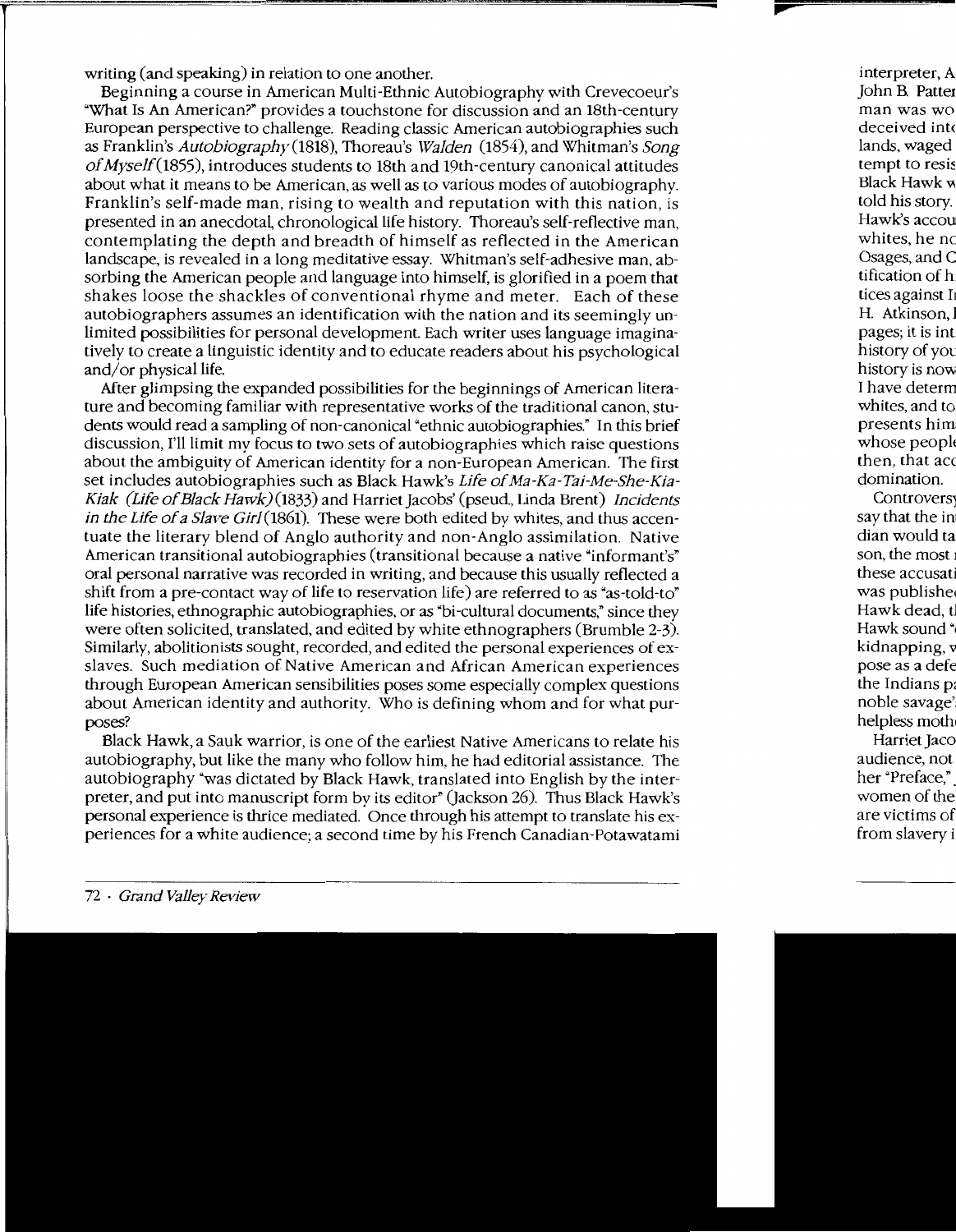interpreter, Antoine LeClaire; and a third time by his editor, a newspaper journalist. John B. Patterson. While Thoreau was beginning his education at Harvard and Whitman was working in the printing office of the Long Island Star, Black Hawk, deceived into believing that the British would support his campaign to save his lands, waged what has been called the Black Hawk War. After this unsuccessful attempt to resist white encroachment on his tribal lands along the Mississippi River. Black Hawk was captured. While a prisoner of war at Fortress Monroe in Virginia, he told his story. In accordance with native traditions of male personal narrative, Black Hawk's account focuses on his battle history. He not only recounts skirmishes with whites, he notes battles with traditional enemies of the Sauk such as the Sioux, Osages, and Cherokees. More importantly, his autobiography is intended to be a justification of his military actions against whites and a record of Euro-American injustices against Indians. Ironically, he dedicates his autobiography to Brigadier General H. Atkinson, his "conqueror." He says: "The story of my life is told in the following pages; it is intimately connected, and in some measure, identified with a part of the history of your own: I have therefore dedicated it to you." Since white and Indian history is now inextricably linked, he explains his reasons for telling his story: "... I have determined to give my motives and reasons for my former hostilities to the whites, and to vindicate my character from misrepresentation." In this dedication, he presents himself as a fallen leader, a prisoner, "an obscure member of a nation" whose people once honored him (Black Hawk n.p.). It is a subdued Black Hawk, then, that accepts what he now sees as the inevitability of European American domination.

Controversy abounds over the authenticity of Black Hawk's account. Some critics say that the interpreter was unreliable, that Black Hawk did not dictate it, that "no Indian would talk that way" or even think of telling his life story (24-25). Donald Jackson, the most recent and reliable editor of Black Hawk's autobiography, suggests that these accusations may be true for the second edition of the autobiography which was published in 1882. With both LeClaire (Black Hawk's interpreter) and Black Hawk dead, the editor Patterson took liberties with the narrative, making Black Hawk sound "even less aboriginal" and adding colorful, but suspect, anecdotes about kidnapping, war, love, and travel (29-30). Perhaps Black Hawk's autobiographical pose as a defeated, humbled warrior made his criticism of white treachery against the Indians palatable to white readers (as did the elevated language put into "the noble savage's" mouth) who were all too ready to believe he was the murderer of helpless mothers and babies.

Harriet Jacobs' (Linda Brent's) autobiography also addresses a European American audience, not from a pose of personal defeat, but from a stance of social justice. In her "Preface," Jacobs does not want sympathy for herself, rather she appeals to "the women of the North" to realize the miserable plight of "two millions of women" who are victims of that foul "pit of abominations," slavery (Jacobs 1-2). Jacobs escaped from slavery in 1845, just as Thoreau was beginning his stay at Walden Pond, when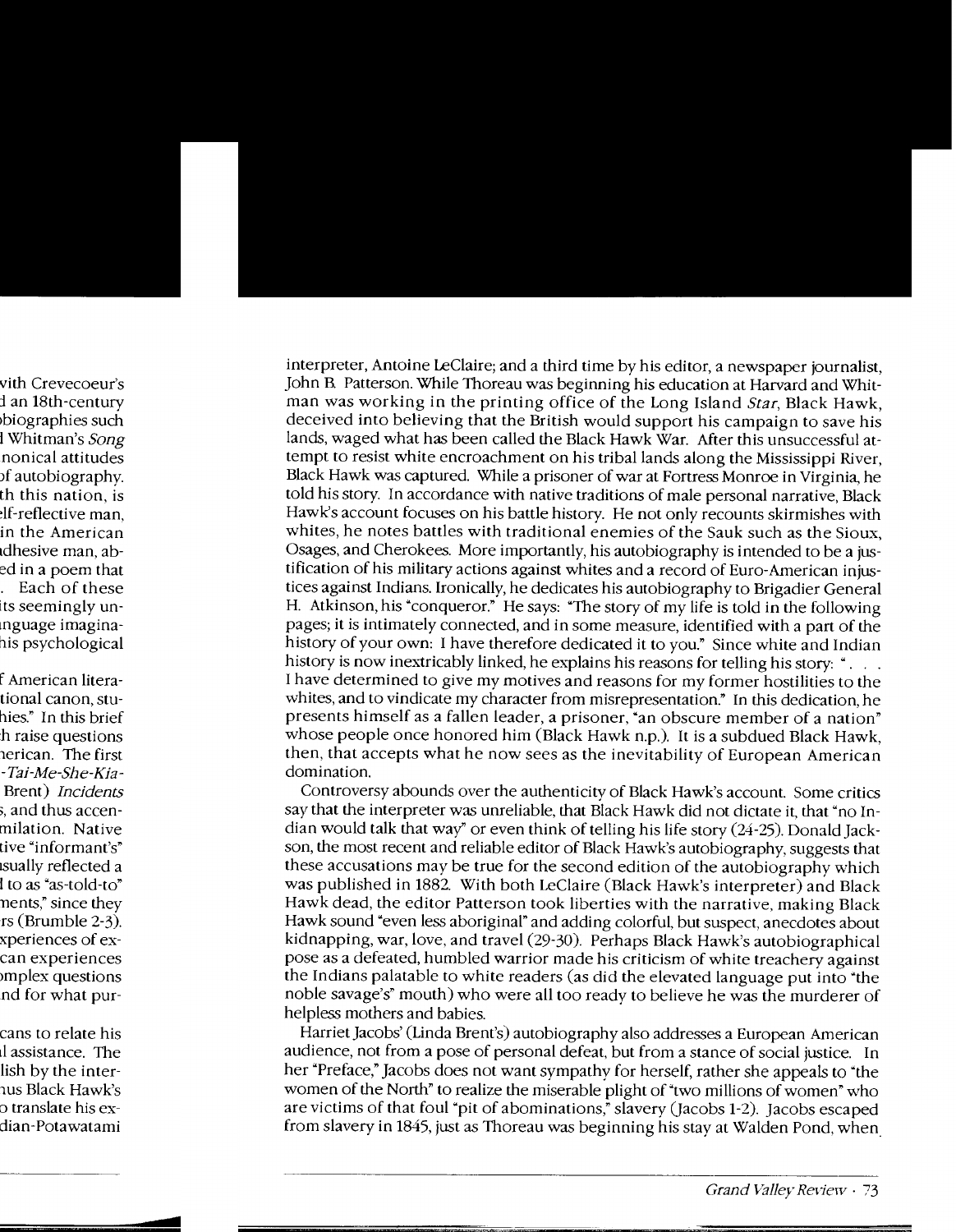Whitman was publishing articles against the "abominable fanaticism; as he calls it, of abolitionists who failed to see the slavery of the human spirit, as Chinese were immigrating to California, and just as Frederick Douglass published his autobiography. Her account, however, was not written until ten years later, and was not published until1861. Like Black Hawk, she catalogues the ill treatment of her people at the hands of whites. But whereas Black Hawk hopes to justify his actions and to educate European Americans about the Sauk, Jacobs wishes to use her experiences, humiliating though they are, to inspire readers to help her people.' Unlike Black Hawk, Harriet Jacobs needed no translator. Her editor, Lydia Maria Child, claims she did little to add or alter Jacobs' words. She writes that "the changes I have made have been mainly for purposes of condensation and orderly arrangement" (Child xi). Jean Yellin concludes that Child condensed atrocities into one chapter, developed the depiction of harassment after the Nat Turner incident, and deleted the final chapter on John Brown (Yellin xiii-xiv). In addition, Child most likely added literary and moral embellishments throughout. Both Jacobs and Child share the same goal-the abolition of slavery. Black Hawk and Patterson, however, may not have had the same purposes in mind. \Vhile Black Hawk is clearly concerned with self-justification, Patterson may be more interested in showing off the colorful Indian who attracted so much attention during his Eastern tour. While the editors have much to do with the final shape of these narratives, the two autobiographers incorporate some of their individual oral traditions into their accounts. Black Hawk recalls visions, battles, and oratory, while Jacobs includes Southern dialects, and slave sermons and songs.

Pairing Black Hawk's and Jacobs' collaborative autobiographies with two which are not mediated by European American editors. but which are influenced by Western traditions of autobiography, provides a meaningful basis for comparison. William Apes, a Methodist minister of Pequot-white descent, wrote "the first full autobiography published by an Indian," and "a model followed by subsequent Indian writers-that of combining personal reminiscence with history" (Ruoff I48). A Son of the Forest (1829), part Christian conversion narrative, part personal history, and part Indian-white history, educates its audience about the complexities of Apes' search for identity. His conversion to Methodism and his defense of the rights of the Pequots merge into a bi-cultural vision of social action. Writing is part of this social activism-it awakens and educates white readers.

Likewise, Frederick Douglass, an escaped slave and anti-slavery lecturer, wrote Narrative of the Life of Frederick Douglass (1845)-a slave narrative employing classical rhetorical flourishes. A "self-emancipated young man" (Garrison vii), Douglass' freedom and livelihood are bound to language. When he stands on the banks of the Chesapeake River and orates eloquently about freedom, we may not think it credible, but we can't help but be moved. Not surprisingly, while Douglass is still a slave, he feels that "learning to read had been a curse rather than a blessing" since it had made clear his" wretched condition," but provided no salvation. It is his ability to read and write, however. that is responsible for his escape. He writes passes in the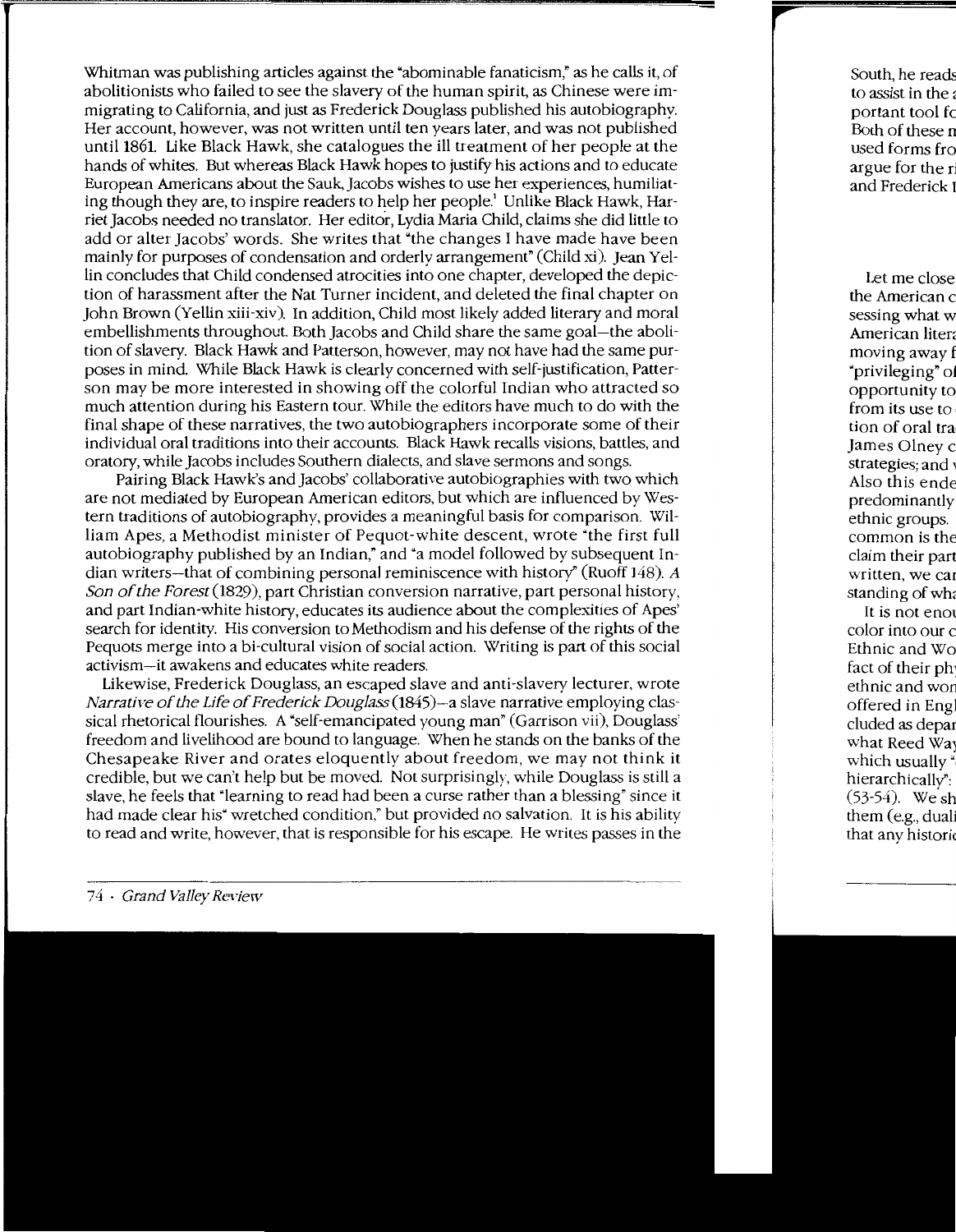South, he reads *The Liberator* in the North, and he composes his personal narrative to assist in the abolition of slavery. For both Apes and Douglass language was an important tool for freedom, self-sufficiency, and potential political transformation. Both of these men expressed themselves without the aid of an amanuensis, but both used forms from the Western literary tradition to tell their personal stories and to argue for the rights of their people. For Black Hawk, Harriet Jacobs, William Apes, and Frederick Douglass, literature is not divorced from its social function.

Ш

Let me close with a few questions and suggestions. Why should we tamper with the American canon? Is being more inclusive a valid reason for expanding and reassessing what we teach in our classes? Is this only a "political issue"? Are we "diluting" American literature by moving away from formal literary concerns? Are we, in fact, moving away from formal concerns? What are the implications of challenging the "privileging" of the literate? Reading multi-ethnic personal narratives provides the opportunity to consider the beauty and efficacy of language without separating it from its use to create identity or to fight oppression. We can trace the transformation of oral traditions of diverse groups into written forms; we can analyze what James Olney calls "metaphors of self"; we can scrutinize syntax and rhetorical strategies; and we can examine the phenomenon of autobiographical collaboration. Also this endeavor creates a dialogue between the traditional canon (and its predominantly white male voices) and the often unacknowledged voices of various ethnic groups. What all of the authors (white or non-white, male or female) have in common is the desire to tell their personal stories, to use language to create and claim their part in the experience of the nation. By listening to these voices, oral or written, we can uncover a tradition of American plurality and enrich ourunderstanding of what must come to be known as American literatures.

It is not enough, however, for a few of us to incorporate women and writers of color into our courses, although this is certainly important. In addition, even though Ethnic and Women's Studies Programs may seem marginalized, often by the very fact of their physical locations, they provide a necessary focus and background for ethnic and women's studies and should be continued. Such courses also need to be offered in English departments; they need to be visible in our catalogues and included as department and university requirements. Similarly, we need to re-envision what Reed Way Dasenbrock refers to as the "geography" of English departments which usually "organize our field according to four dividing principles, structured hierarchically": our literature vs. foreign literature; language; nationality, and period (53-54). We should question these divisions and the assumptions which underlie them (e.g., dualities such as us/them; high/low; serious/popular and the assumption that any historical period is coherent and unified). Finally, in addition to restructur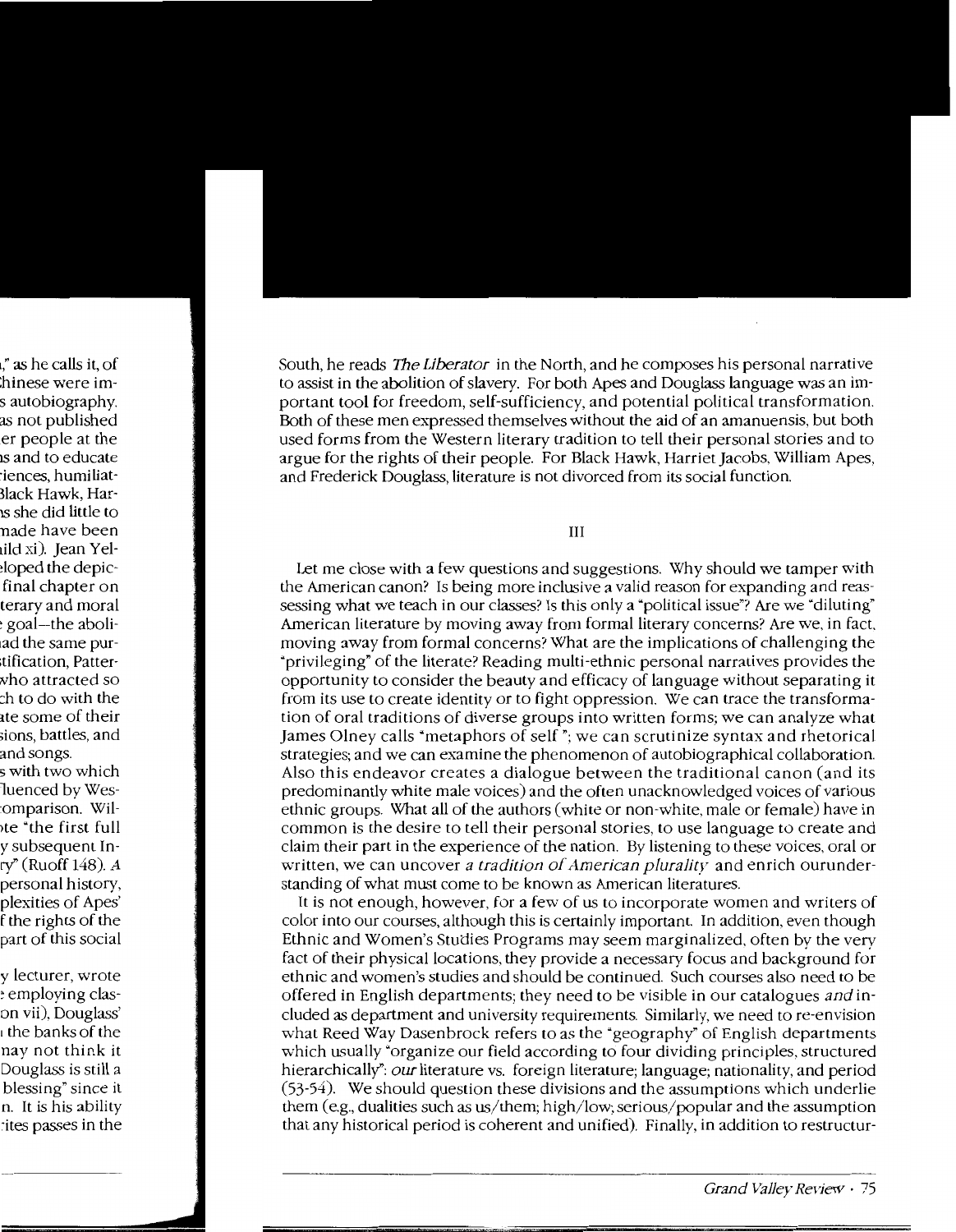ing the curriculum, we need to re-examine our approaches to literature. In particular, the narrative and performance possibilities of oral traditions and the privileged status of chronology, unity, and closure, as well as irony and paradox, should be reconsidered. As Karl Kroeber notes in an essay on traditional Native American literatures: ~It is our scholarship, not Indian literature which is 'primitive' or undeveloped" (9). Likewise. it is our profession, not ethnic literature which is inadequate. We know the literary canon evolves; so should our profession.

#### Notes

1. An effective book to read in conjunction with Incidents in the Life of a Slave Girl, is Frances Kemble's journal of A Residence on a Georgian Plantation, 1838-39. Kemble, the famous Shakespearean actress, was a British abolitionist who married a rich Philadelphian without realizing his family was from the South, andconsequently his money tainted by slaveholding. \Vhen her husband inherited a Georgia plantation she joined him there, and in a series of letters to her friend, Elizabeth, she described the horrors of slavery. When her husband refused to let her help his slaves, she concluded that, as a woman, she was as much his property as were his slaves. See Cynthia Larson, "Frances Kemble." Diss., Univ. of Iowa.

### Works Cited

Black Hawk. Life of Black Hawk. Ed. Donald Jackson. Urbana: U. of Illinois Press, 1964.

Brotherston, Gordon. Image of the New World: The American Continent Portrayed in Native Texts. London: Thames & Hudson, 1979.

Brumble, H. David, III. An Annotated Bibliography of American Indian and Eskimo Autobiographies. Lincoln: U. of Nebraska Press, 1981.

Cabeza de Vaca, Alvar Núñez. Relation of Núñez Cabeza de Vaca. Ann Arbor: University Microfilms, Inc., 1966.

Child, L. Maria. Introduction. *Incidents in the Life of a Slave Girl*. By Harriet A. Jacobs. New York: Harcourt Brace Jovanovich, 1973.

Crevecoeur,]. Hector St.John de. Letters from an American Farmer. New York: E.P.